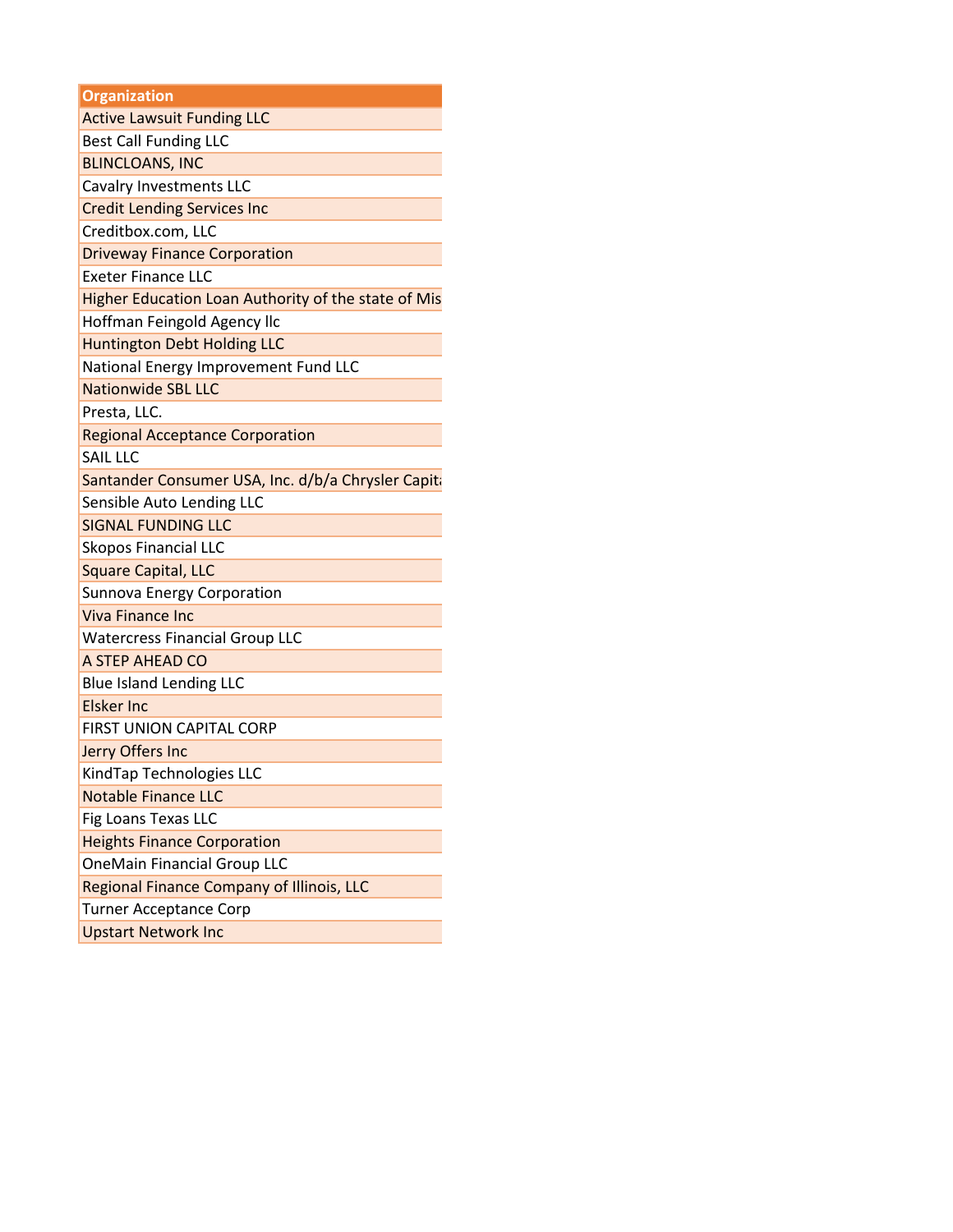**Description**

Legal case funder

Legal case funder

only available to employees the Federal government or an employer client

Debt buyer

Auto financing company

Refers IL customers to SAIL LLC

Indirect auto lending finance company

Auto finance company

Student loan servicer

specializes in home sales and appraisals

Debt buyer

Climate change loans for home improvements

Securities backed line of credit for Nationwide clients

Loan servicing company

Auto financing company

Hybrid credit building loans where consumer receives a fraction of the loan initially

Auto financing company

Auto financing company

Legal case funder

Auto financing company

Business lending

solar plus battery storage service providers

Employer-provided lending program

Home improvement projects

No connection found to consumer lending

No information found

No connection found to consumer lending

No connection found to consumer lending

No connection found to consumer lending

Customers can Pay Now through a bank account or Pay Later with a revolving LOC

Closed-end LOC products available through their partners

Pre-Existing Lender

Pre-Existing Lender

Pre- Existing Lender

Pre-Existing Lender

Pre-Existing Lender

Pre-Existing Lender